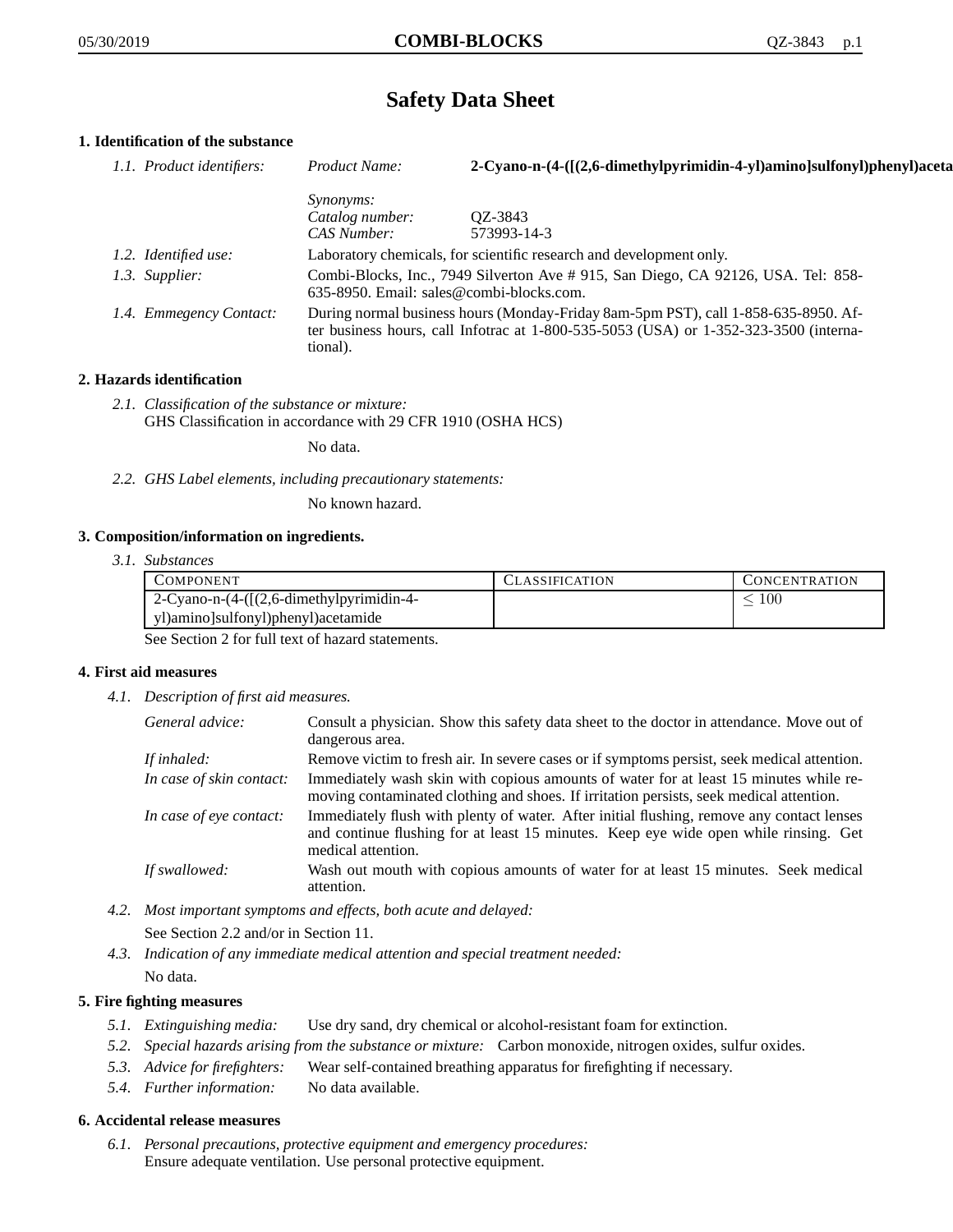- *6.2. Environmental precautions:* Should not be released into the environment. See Section 12 for additional ecological information.
- *6.3. Methods and materials for containment and cleaning up:* Sweep up or vacuum up spillage and collect in suitable container for disposal.
- *6.4. Reference to other sections:* Refer to protective measures listed in Sections 8 and 13.

## **7. Handling and storage**

- *7.1. Precautions for safe handling:* Avoid contact with skin and eyes. Avoid inhalation of vapour or mist. Keep away from sources of ignition - No smoking. Take measures to prevent the build up of electrostatic charge. For precautions see section 2.2.
- *7.2. Conditions for safe storage, including any incompatibilities:* Keep container tightly closed in a dry and well-ventilated place. Containers which are opened must be carefully resealed and kept upright to prevent leakage.
- *7.3. Specific end use(s):* Laboratory chemicals, for scientific research and development only.

## **8. Exposure Controls / Personal protection**

- *8.1. Control parameters:*
- *Components with workplace control parameters:* Contains no substances with occupational exposure limit values. *8.2. Exposure controls:*

*Appropriate engineering controls:* Ensure that eyewash stations and safety showers are close to the workstation location. Ensure adequate ventilation, especially in confined areas.

*Personal protective equipment:*

| Eye/face protection:    | Wear appropriate protective eyeglasses or chemical safety goggles as described by OSHA's<br>eye and face protection regulations in 29 CFR 1910.133 or European Standard EN166.                                                                                                                                         |
|-------------------------|------------------------------------------------------------------------------------------------------------------------------------------------------------------------------------------------------------------------------------------------------------------------------------------------------------------------|
| Skin protection:        | Handle with gloves. Gloves must be inspected prior to use. Use proper glove removal<br>technique (without touching glove's outer surface) to avoid skin contact with this product.<br>Dispose of contaminated gloves after use in accordance with applicable laws and good<br>laboratory practices. Wash and dry hands |
| <b>Body Protection:</b> | Complete suit protecting against chemicals, Flame retardant antistatic protective clothing.,<br>The type of protective equipment must be selected according to the concentration and<br>amount of the dangerous substance at the specific workplace.                                                                   |
| Respiratory protection: |                                                                                                                                                                                                                                                                                                                        |

Control of environmental exposure: Prevent further leakage or spillage if safe to do so. Do not let product enter drains.

## **9. Physical and chemical properties**

*9.1. Information on basic physical and chemical properties*

| (a)      | Appearance:                                   | No data  |
|----------|-----------------------------------------------|----------|
| (b)      | Odour:                                        | No data  |
| (c)      | Odour Threshold:                              | No data  |
| (d)      | pH:                                           | No data  |
| (e)      | Melting point/freezing point:                 | No date. |
| (f)      | Initial boiling point and boiling range:      | No data  |
| (g)      | Flash point:                                  | No data  |
| (h)      | Evaporatoin rate:                             | No data  |
| (i)      | Flammability (solid, gas):                    | No data  |
| (i)      | Upper/lower flammability or explosive limits: | No data  |
| $\rm(k)$ | Vapour pressure:                              | No data  |
| (1)      | Vapour density:                               | No data  |
| (m)      | Relative density:                             | No data  |
| (n)      | Water solubility:                             | No data  |
| $\circ$  | Partition coefficient: n-octanol/water:       | No data  |
| (p)      | Auto-ignition:                                | No data  |
| (q)      | Decomposition temperature:                    | No data  |
| (r)      | Viscosity:                                    | No data  |
| (s)      | Explosive properties:                         | No data  |
| (t)      | Oxidizing properties:                         | No data  |